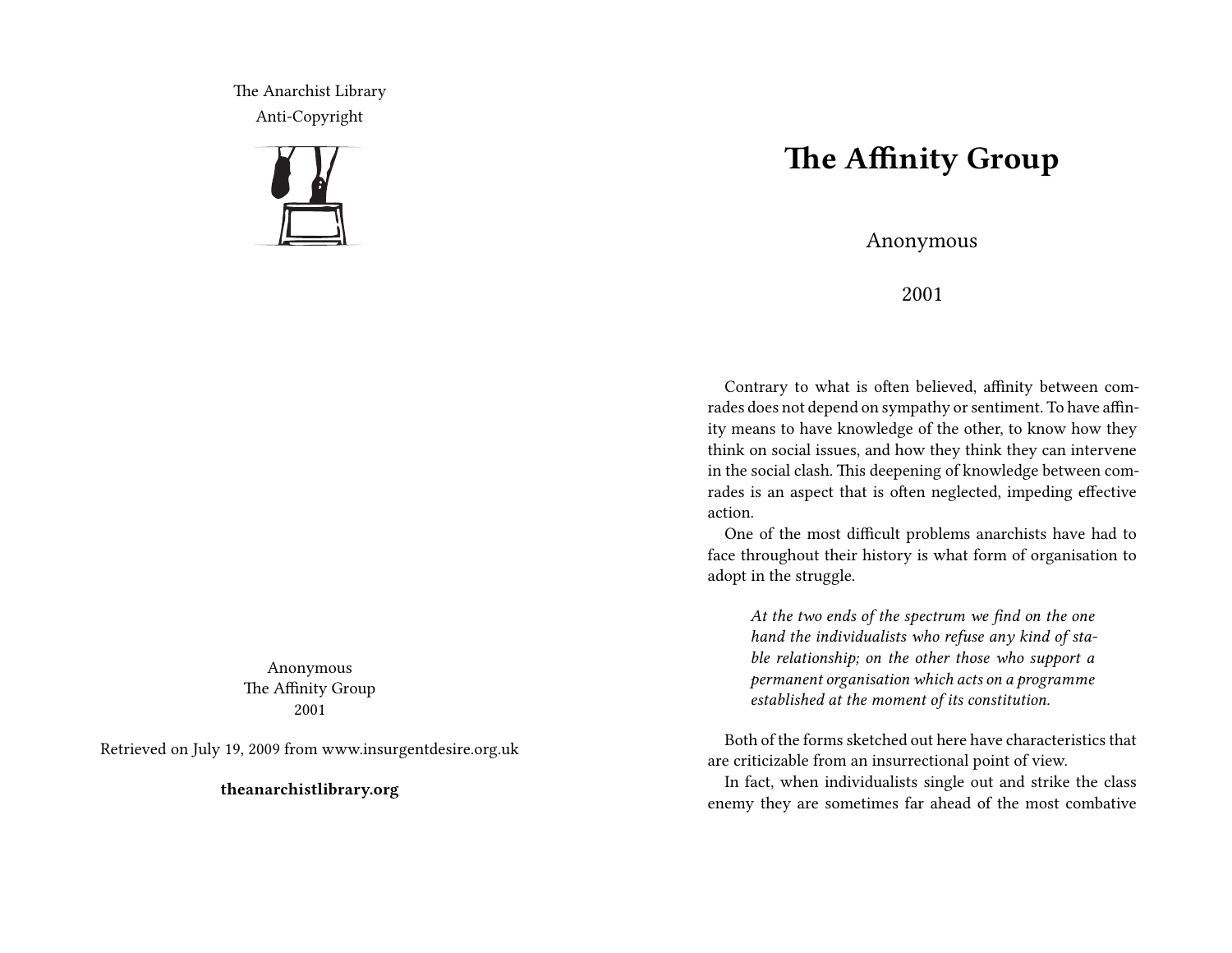of the class components of the time, and their action is not understood. On the contrary, those who support the need for a permanent organisation often wait until there is already a considerable number of exploited indicating how and when to strike the class enemy. The former carry out actions that turn out to be too far ahead of the level of the struggle, the latter too far behind.

One of the reasons for this deficiency is in our opinion lack of perspective.

Clearly no one has a sure recipe that contains no defects, we can however point out the limitations we see in certain kinds of organisation, and indicate possible alternatives.

One of these is known as "affinity groups".

The term requires an explanation.

*Affinity is often confused with sentiment. Although not distinctly separate, the two terms should not be considered synonymous. There could be comrades with whom we consider we have an affinity, but whom we do not find sympathetic and vice versa.*

Basically, to have an affinity with a comrade means to know them, to have deepened one's knowledge of them. As that knowledge grows, the affinity can increase to the point of making an action together possible, but it can also diminish to the point of making it practically impossible.

Knowledge of another is an infinite process which can stop at any level according to the circumstances and objectives one wants to reach together. One could therefore have an affinity for doing some things and not others. It becomes obvious that when one speaks of knowledge that does not mean it is necessary to discuss one's personal problems, although these can become important when they interfere with the process of deepening knowledge of one another.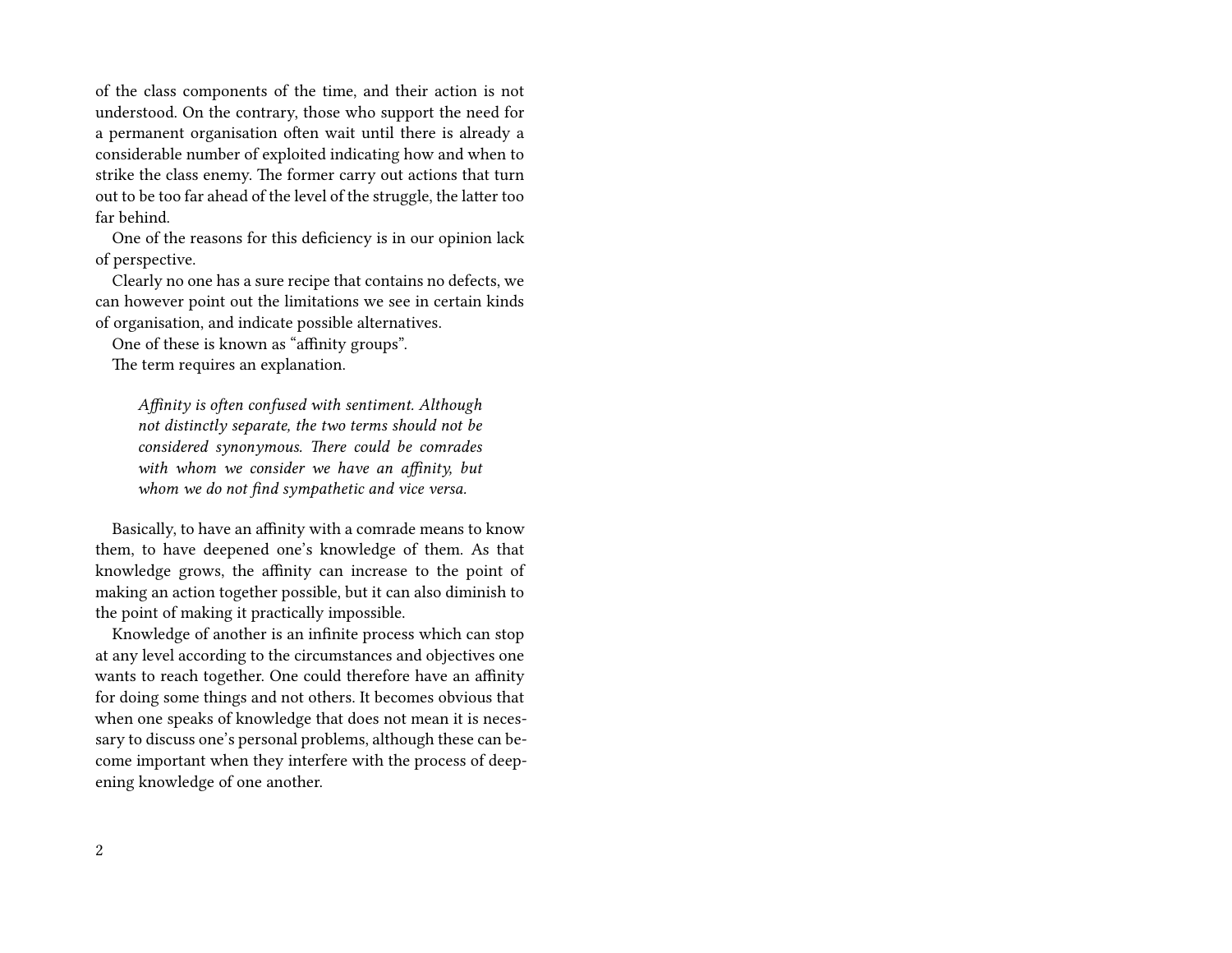In this sense having knowledge of the other does not necessarily mean having an intimate relationship. What it is necessary to know is how the comrade thinks concerning the social problems which the class struggle confronts him with, how he thinks he can intervene, what methods he thinks should be used in given situations, etc.

*The first step in the deepening of knowledge between comrades is discussion. It is preferable to have a clarifying premise, such as something written, so the various problems can be gone into well.*

Once the essentials are clarified the affinity group or groups are practically formed. The deepening of knowledge between comrades continues in relation to their action as a group and the latter's encounter with reality as a whole. While this process is taking place their knowledge often widens and strong bonds between comrades often emerge. This however is a consequence of the affinity, not its primal aim.

It often happens that comrades go about things the other way round, beginning some kind of activity and only proceeding to the necessary clarifications later, without ever having assessed the level of affinity required to do anything together. Things are left to chance, as though some kind of clarity were automatically to emerge from the group simply by its formation. Of course this does not happen: the group either stagnates because there is no clear road for it to take, or it follows the tendency of the comrade or comrades who have the clearest ideas as to what they want to do while others allow themselves to be pulled along, often with little enthusiasm or real engagement.

*The affinity group on the other hand finds it has great potential and is immediately addressed towards action, basing itself not on the quantity of its adherents, but on the qualitative strength*